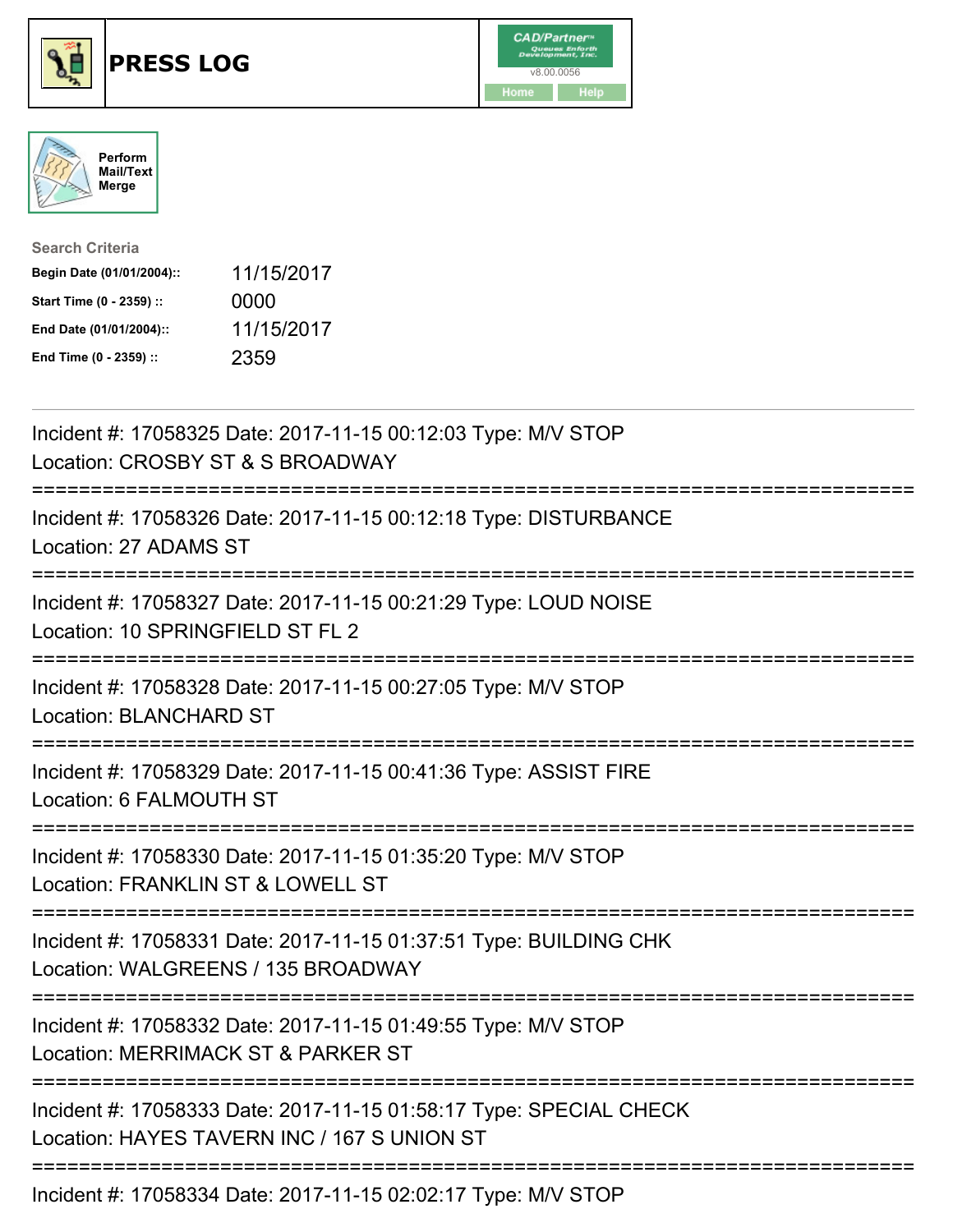Location: BROADWAY & DAISY ST =========================================================================== Incident #: 17058335 Date: 2017-11-15 02:30:07 Type: SUS PERS/MV Location: ABBOTT ST & SHAWSHEEN RD =========================================================================== Incident #: 17058336 Date: 2017-11-15 02:37:05 Type: CK WELL BEING Location: 525 ESSEX ST =========================================================================== Incident #: 17058337 Date: 2017-11-15 02:37:31 Type: M/V STOP Location: LENOX ST & S BROADWAY =========================================================================== Incident #: 17058338 Date: 2017-11-15 02:43:47 Type: STOL/MV/PAS Location: 68 WILLOW ST =========================================================================== Incident #: 17058339 Date: 2017-11-15 02:59:56 Type: M/V STOP Location: AMESBURY ST & ESSEX ST =========================================================================== Incident #: 17058340 Date: 2017-11-15 03:00:55 Type: M/V STOP Location: JACKSON ST & SUMMER ST =========================================================================== Incident #: 17058341 Date: 2017-11-15 03:03:34 Type: BUILDING CHK Location: 311 LOWELL ST =========================================================================== Incident #: 17058342 Date: 2017-11-15 03:05:04 Type: M/V STOP Location: GREENWOOD ST & LOWELL ST =========================================================================== Incident #: 17058343 Date: 2017-11-15 03:06:44 Type: M/V STOP Location: 492 LOWELL ST =========================================================================== Incident #: 17058344 Date: 2017-11-15 03:11:04 Type: M/V STOP Location: BROADWAY & TREMONT ST =========================================================================== Incident #: 17058345 Date: 2017-11-15 03:11:42 Type: BUILDING CHK Location: 492 LOWELL ST =========================================================================== Incident #: 17058346 Date: 2017-11-15 03:30:39 Type: M/V STOP Location: BROADWAY & DAISY ST =========================================================================== Incident #: 17058347 Date: 2017-11-15 03:37:10 Type: A&B PAST Location: SEVEN ELEVEN / 99 HAMPSHIRE ST ===========================================================================

Incident #: 17058348 Date: 2017-11-15 03:52:56 Type: M/V STOP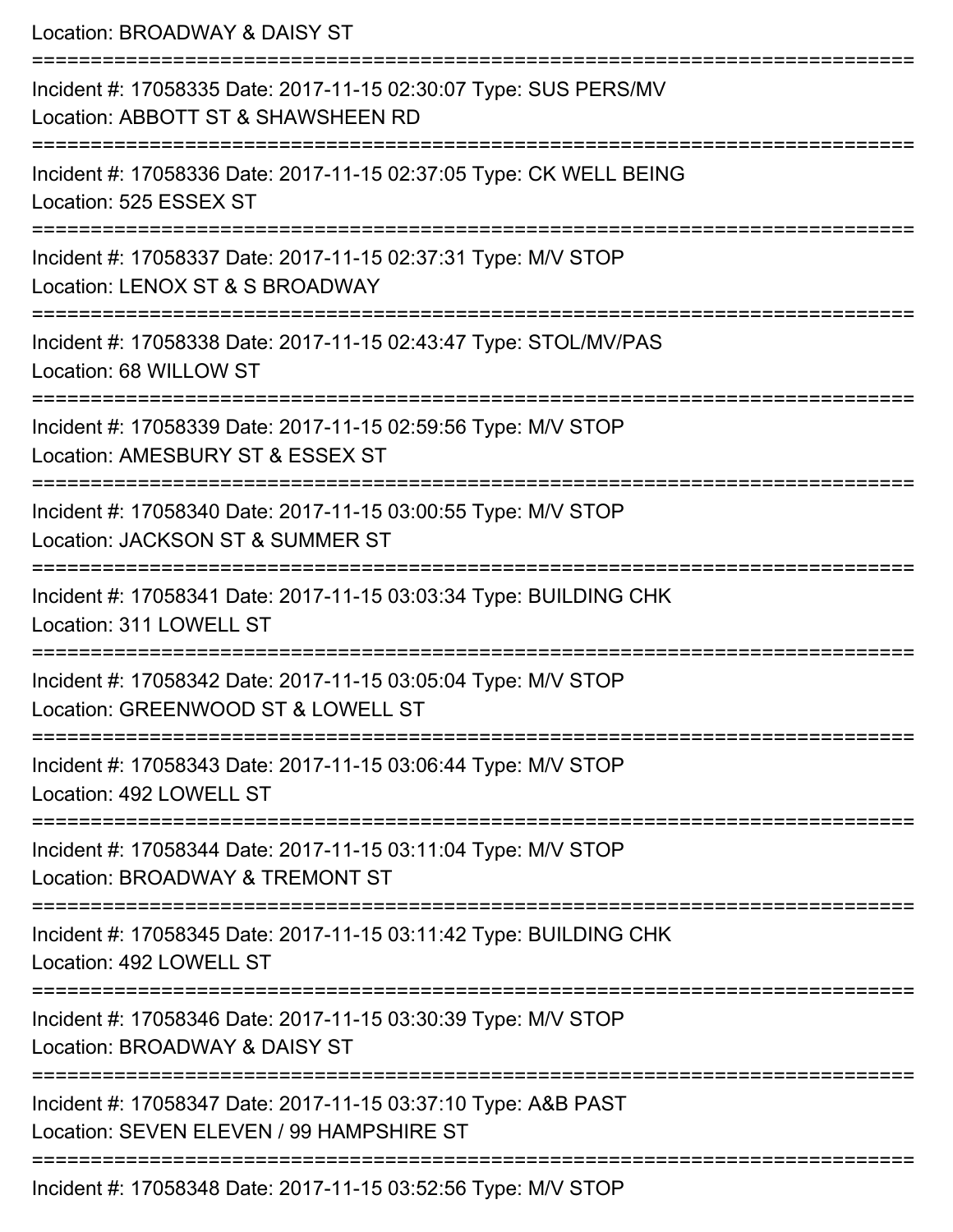| Incident #: 17058349 Date: 2017-11-15 03:57:30 Type: M/V STOP<br>Location: CANAL ST & UNION ST                                      |
|-------------------------------------------------------------------------------------------------------------------------------------|
| Incident #: 17058350 Date: 2017-11-15 03:58:32 Type: MV/BLOCKING<br>Location: 222 ESSEX ST                                          |
| Incident #: 17058351 Date: 2017-11-15 04:12:40 Type: SUS PERS/MV<br>Location: DUNKIN DONUTS / 104 MARSTON ST                        |
| Incident #: 17058352 Date: 2017-11-15 04:37:32 Type: SUS PERS/MV<br>Location: 18 FLORENCE ST                                        |
| Incident #: 17058353 Date: 2017-11-15 04:46:00 Type: NOISE ORD<br>Location: 204 ABBOTT ST                                           |
| Incident #: 17058354 Date: 2017-11-15 05:53:31 Type: ALARM/BURG<br>Location: MERRIAMCK PROPERTY RIVERWALK HEALTH / 280 MERRIMACK ST |
| Incident #: 17058355 Date: 2017-11-15 06:08:28 Type: ALARM/BURG<br>Location: TERRA LUNA CAFE / 225 ESSEX ST                         |
| Incident #: 17058356 Date: 2017-11-15 06:22:52 Type: M/V STOP<br><b>Location: NEWTON</b>                                            |
| Incident #: 17058357 Date: 2017-11-15 06:59:19 Type: PARK & WALK<br>Location: 205 BROADWAY                                          |
| Incident #: 17058358 Date: 2017-11-15 07:06:45 Type: M/V STOP<br>Location: 321 PROSPECT ST                                          |
| Incident #: 17058359 Date: 2017-11-15 07:10:53 Type: ALARM/BURG<br>Location: ADVANCED AUTO PARTS / 67F WINTHROP AV                  |
| Incident #: 17058360 Date: 2017-11-15 07:16:44 Type: AUTO ACC/UNK PI<br>Location: E HAVERHILL ST & HOFFMAN AV                       |
| Incident #: 17058361 Date: 2017-11-15 07:19:59 Type: M/V STOP<br>Location: NEWTON ST & SALEM ST                                     |
| Incident #: 17058362 Date: 2017-11-15 07:40:48 Type: M/V STOP                                                                       |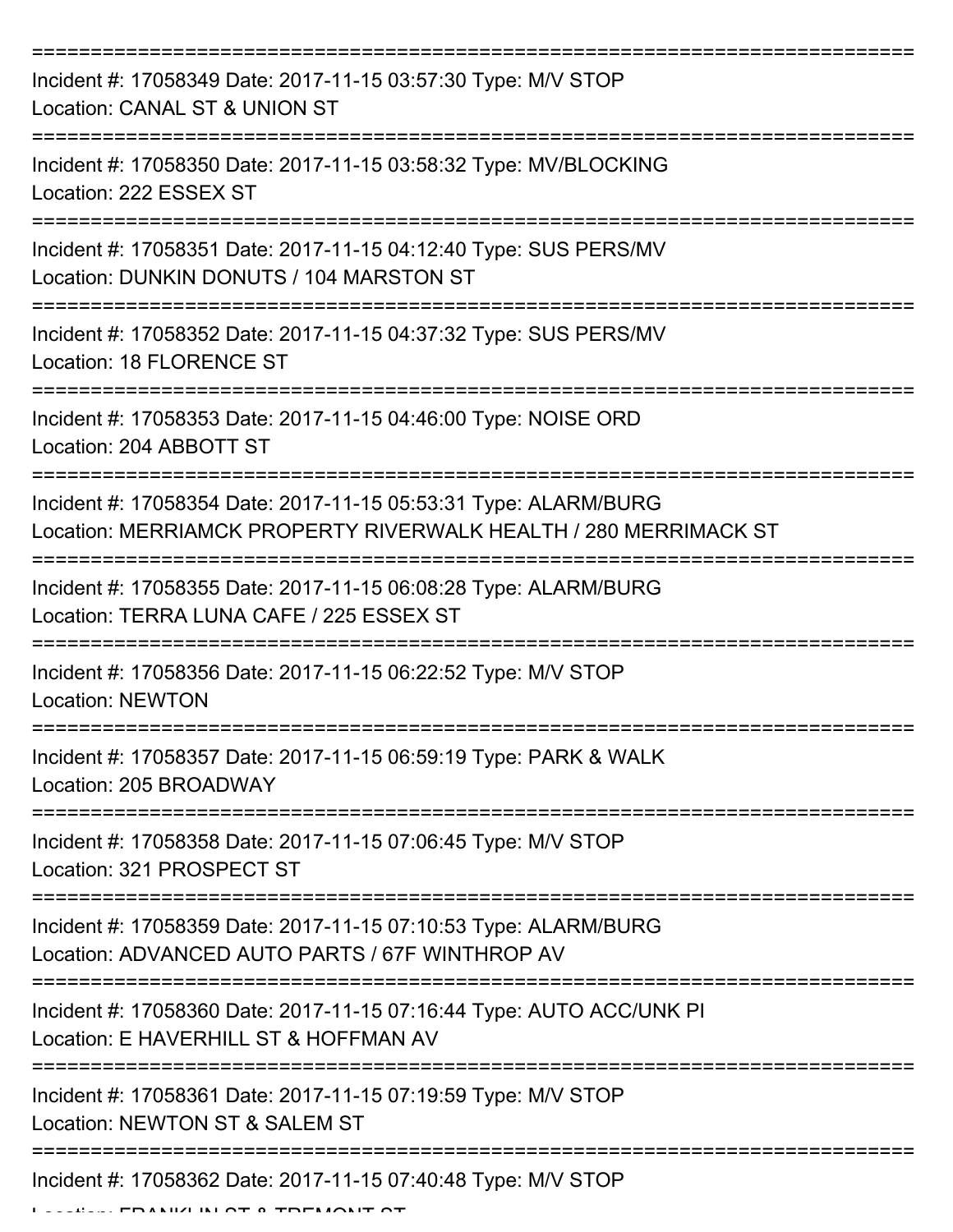| Incident #: 17058363 Date: 2017-11-15 07:51:11 Type: AUTO ACC/NO PI<br>Location: ANDOVER ST & BEACON ST               |
|-----------------------------------------------------------------------------------------------------------------------|
| Incident #: 17058364 Date: 2017-11-15 07:55:22 Type: SUS PERS/MV<br>Location: 378 AMES ST                             |
| Incident #: 17058366 Date: 2017-11-15 08:01:30 Type: AUTO ACC/NO PI<br>Location: ANDOVER ST & PHILLIPS                |
| Incident #: 17058365 Date: 2017-11-15 08:01:49 Type: CLOSE STREET<br>Location: CHICKERING ST & CUTLER ST              |
| Incident #: 17058367 Date: 2017-11-15 08:21:44 Type: ALARM/BURG<br>Location: ESSEX TOWERS / 18 FRANKLIN ST            |
| Incident #: 17058368 Date: 2017-11-15 08:39:35 Type: M/V STOP<br>Location: HAMPSHIRE ST & LEBANON ST                  |
| Incident #: 17058369 Date: 2017-11-15 09:07:33 Type: M/V STOP<br>Location: CENTRAL BRIDGE / 0 MERRIMACK ST            |
| Incident #: 17058370 Date: 2017-11-15 09:14:20 Type: CK WELL BEING<br>Location: 240 ANDOVER ST                        |
| Incident #: 17058371 Date: 2017-11-15 09:28:25 Type: SEARCHWARRANT<br>Location: 575 COMMON ST #201                    |
| Incident #: 17058372 Date: 2017-11-15 09:29:38 Type: 209A/SERVE<br>Location: 2 MUSEUM SQ                              |
| Incident #: 17058373 Date: 2017-11-15 09:34:07 Type: INVESTIGATION<br>Location: LAWRENCE HIGH SCHOOL / 71 N PARISH RD |
| Incident #: 17058374 Date: 2017-11-15 09:50:36 Type: SUS PERS/MV<br>Location: 55 OAK ST                               |
| Incident #: 17058375 Date: 2017-11-15 09:52:29 Type: 209A/SERVE<br>Location: 116 MARSTON ST#B                         |
| Incident #: 17058376 Date: 2017-11-15 09:55:32 Type: INVESTIGATION                                                    |
| I ocation: I AM/DENICE HICH COHOOI / 74 N DADICH DD                                                                   |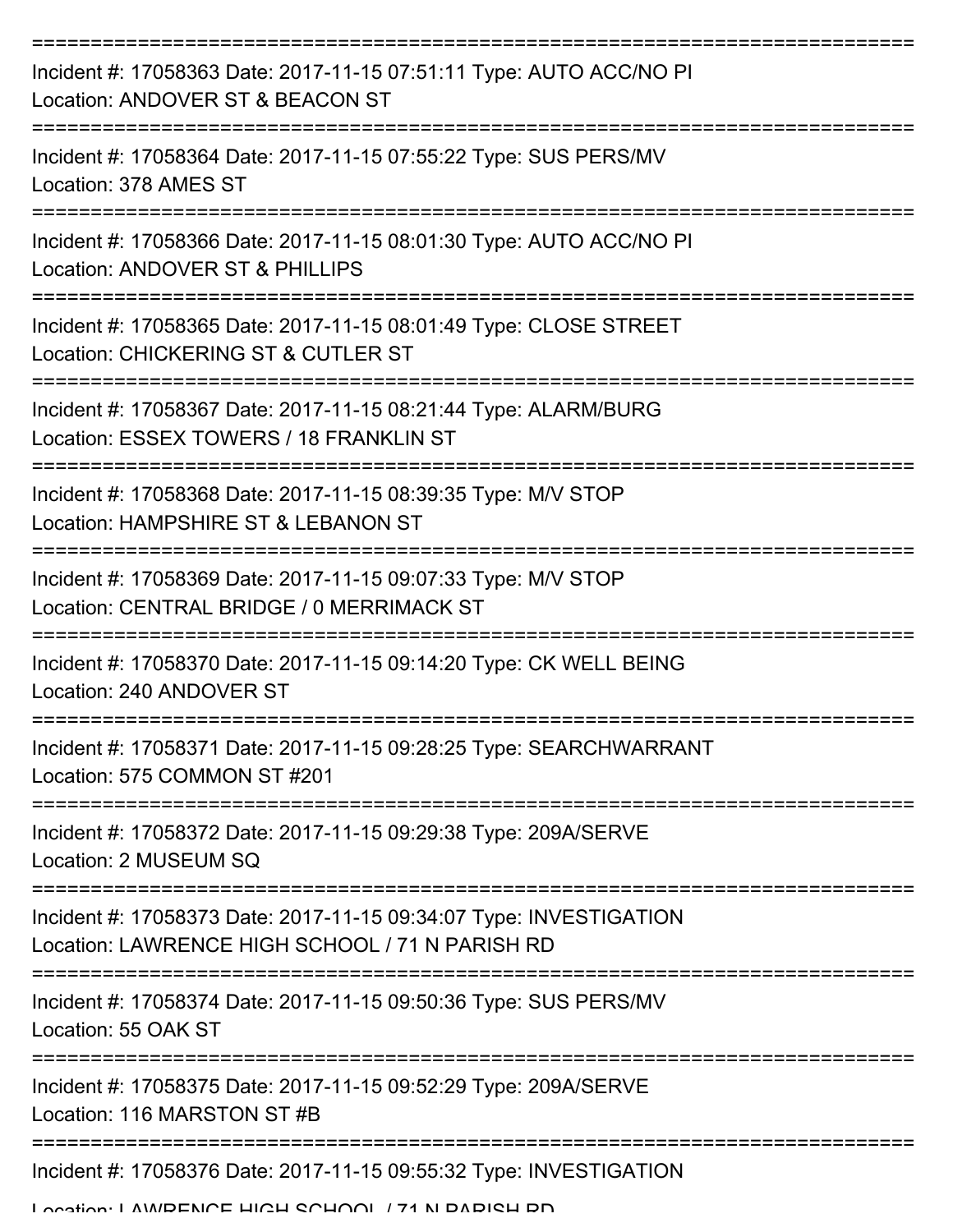| Incident #: 17058377 Date: 2017-11-15 09:58:14 Type: 209A/SERVE<br>Location: 420 HIGH ST                   |
|------------------------------------------------------------------------------------------------------------|
| Incident #: 17058378 Date: 2017-11-15 10:10:51 Type: PARK & WALK<br>Location: BRADFORD ST & BROADWAY       |
| Incident #: 17058379 Date: 2017-11-15 10:14:05 Type: 209A/SERVE<br>Location: 191 MAPLE ST                  |
| Incident #: 17058380 Date: 2017-11-15 10:19:31 Type: 209A/SERVE<br>Location: 13 BEDFORD ST                 |
| Incident #: 17058381 Date: 2017-11-15 10:23:36 Type: ANIMAL COMPL<br>Location: 799 ESSEX ST                |
| Incident #: 17058382 Date: 2017-11-15 10:24:51 Type: 209A/SERVE<br>Location: 37 BODWELL ST                 |
| Incident #: 17058385 Date: 2017-11-15 10:25:15 Type: GENERAL SERV<br>Location: 1 GENERAL ST                |
| Incident #: 17058383 Date: 2017-11-15 10:26:31 Type: M/V STOP<br>Location: LAWRENCE ST & OAK ST            |
| Incident #: 17058384 Date: 2017-11-15 10:27:43 Type: M/V STOP<br>Location: 39 MEDFORD ST                   |
| Incident #: 17058386 Date: 2017-11-15 10:29:00 Type: MEDIC SUPPORT<br>Location: 51 WEST ST                 |
| Incident #: 17058387 Date: 2017-11-15 10:34:25 Type: M/V STOP<br>Location: MERRIMACK ST & S BROADWAY       |
| Incident #: 17058388 Date: 2017-11-15 10:35:39 Type: M/V STOP<br>Location: CENTRAL BRIDGE / 0 MERRIMACK ST |
| Incident #: 17058389 Date: 2017-11-15 10:42:04 Type: SUS PERS/MV<br>Location: 109 GARDEN ST                |
| Incident #: 17058391 Date: 2017-11-15 10:42:32 Type: HIT & RUN M/V<br>Location: 353 ELM ST                 |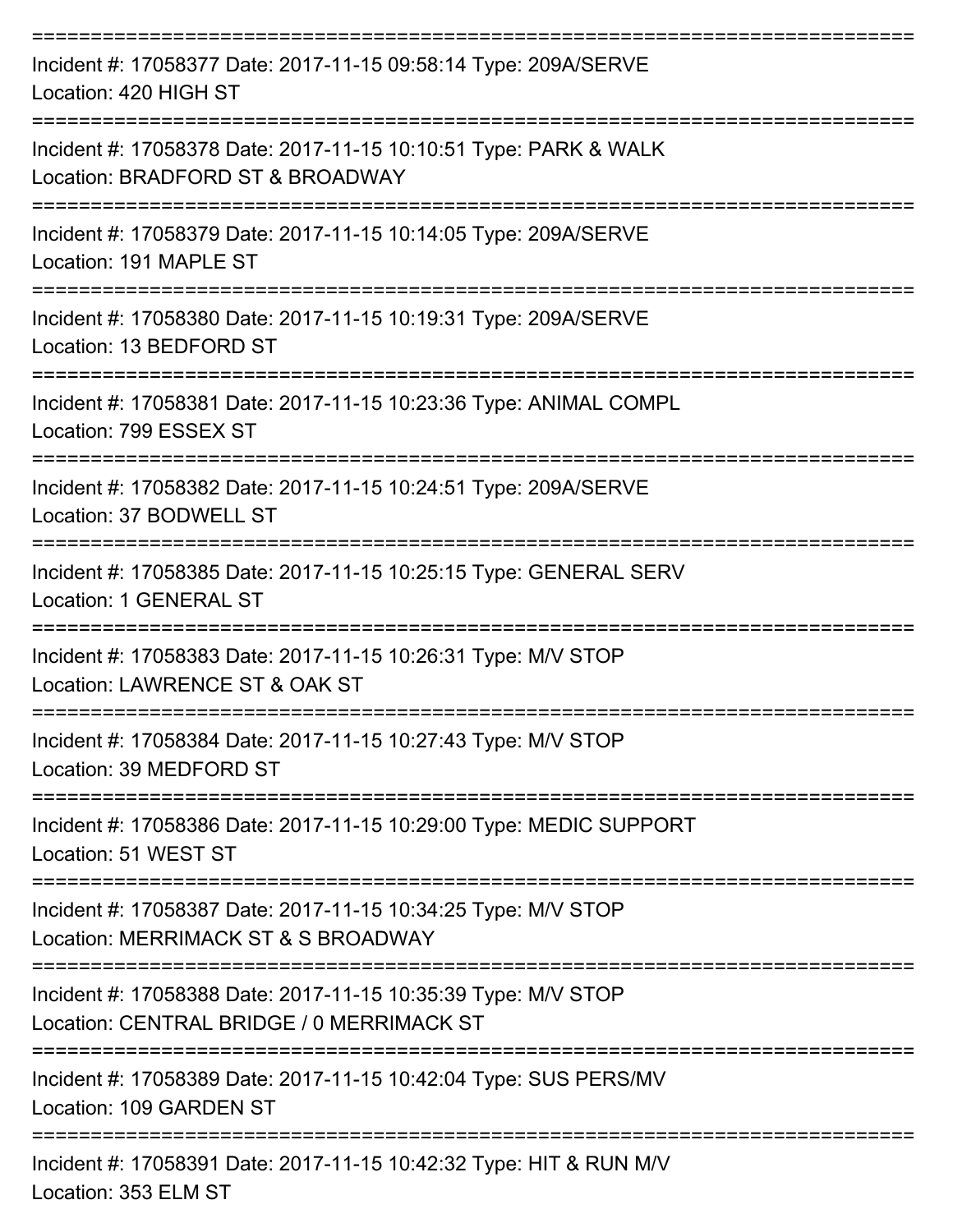| Incident #: 17058390 Date: 2017-11-15 10:44:42 Type: VIO CITY ORD<br>Location: METHUEN ST & MILL ST                               |
|-----------------------------------------------------------------------------------------------------------------------------------|
| :======================<br>Incident #: 17058392 Date: 2017-11-15 10:56:21 Type: M/V STOP<br>Location: 13 HANCOCK ST               |
| Incident #: 17058393 Date: 2017-11-15 11:14:33 Type: M/V STOP<br>Location: MT VERNON ST & S BROADWAY<br>======================    |
| Incident #: 17058394 Date: 2017-11-15 11:21:19 Type: M/V STOP<br>Location: ANDOVER ST & STATE ST                                  |
| Incident #: 17058395 Date: 2017-11-15 11:22:30 Type: M/V STOP<br>Location: MARKET ST & S UNION ST                                 |
| Incident #: 17058396 Date: 2017-11-15 11:24:48 Type: AUTO ACC/NO PI<br>Location: 5 WASHINGTON ST                                  |
| Incident #: 17058397 Date: 2017-11-15 11:33:29 Type: SEX OFFENDER<br>Location: 90 LOWELL ST                                       |
| ==================================<br>Incident #: 17058398 Date: 2017-11-15 11:59:41 Type: TOW OF M/V<br>Location: 44 BELLEVUE ST |
| Incident #: 17058399 Date: 2017-11-15 12:07:53 Type: MEDIC SUPPORT<br>Location: 133 BAILEY ST                                     |
| Incident #: 17058400 Date: 2017-11-15 12:08:11 Type: INVESTIGATION<br>Location: AUBURN ST & HAMPSHIRE ST                          |
| Incident #: 17058402 Date: 2017-11-15 12:21:14 Type: FRAUD<br>Location: 27 CORNISH ST                                             |
| Incident #: 17058401 Date: 2017-11-15 12:23:41 Type: M/V STOP<br>Location: FERRY ST & WILLIAM ST                                  |
| Incident #: 17058403 Date: 2017-11-15 12:28:10 Type: AUTO ACC/NO PI<br>Location: 360 MERRIMACK ST                                 |
| Incident #: 17058404 Date: 2017-11-15 12:35:44 Type: TOW OF M/V<br>Location: LOGAN ST & PROSPECT ST                               |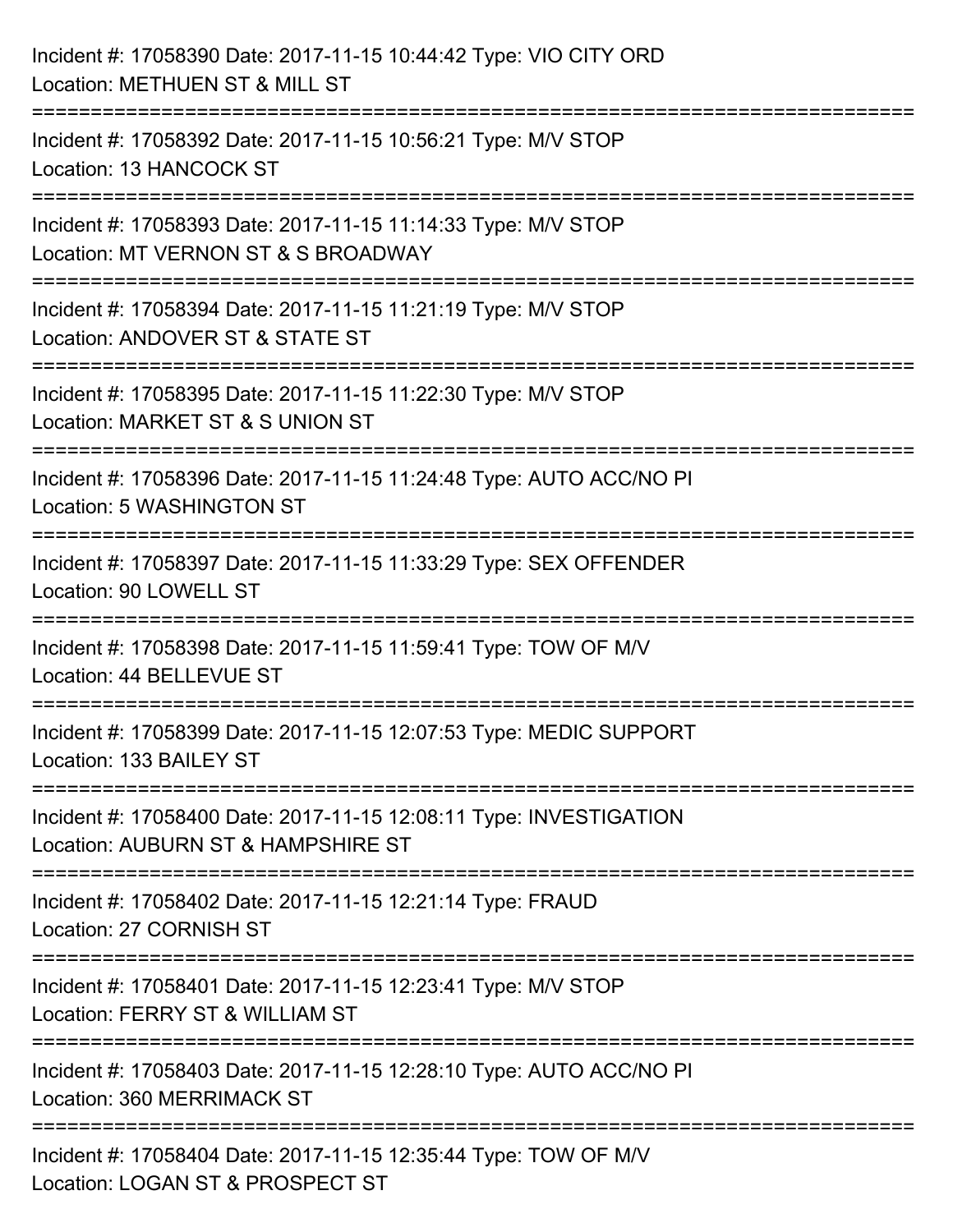| Incident #: 17058405 Date: 2017-11-15 12:43:41 Type: M/V STOP<br>Location: 279 BROADWAY                            |
|--------------------------------------------------------------------------------------------------------------------|
| Incident #: 17058406 Date: 2017-11-15 12:48:22 Type: M/V STOP<br>Location: 205 BROADWAY                            |
| Incident #: 17058408 Date: 2017-11-15 12:50:14 Type: SUS PERS/MV<br>Location: 6 WINSTON DR                         |
| Incident #: 17058407 Date: 2017-11-15 12:50:40 Type: STOL/MV/PAS<br>Location: 139A E HAVERHILL ST                  |
| Incident #: 17058409 Date: 2017-11-15 12:59:27 Type: RECOV/STOL/MV<br>Location: 29 WOODLAND CT                     |
| Incident #: 17058411 Date: 2017-11-15 13:10:53 Type: MAL DAMAGE<br><b>Location: 11 ENBANKMENT RD</b>               |
| Incident #: 17058410 Date: 2017-11-15 13:12:17 Type: SUS PERS/MV<br>Location: 106 WACHUSETTS AV<br>:============== |
| Incident #: 17058412 Date: 2017-11-15 13:15:43 Type: DOMESTIC/PAST<br>Location: 2 MUSEUM SQ                        |
| Incident #: 17058413 Date: 2017-11-15 13:20:11 Type: DISTURBANCE<br>Location: POLLO CENTRO / 105 BROADWAY          |
| Incident #: 17058414 Date: 2017-11-15 13:24:55 Type: ANIMAL COMPL<br>Location: ANDOVER ST & BEACON ST              |
| Incident #: 17058415 Date: 2017-11-15 13:26:51 Type: M/V STOP<br>Location: LAWRENCE ST & PARK ST                   |
| Incident #: 17058416 Date: 2017-11-15 13:50:03 Type: NOTIFICATION<br>Location: 169 LAWRENCE ST #APT 1              |
| Incident #: 17058417 Date: 2017-11-15 13:52:22 Type: TOW/REPOSSED<br>Location: 17 KATHERINE ST                     |
| Incident #: 17058418 Date: 2017-11-15 13:58:40 Type: M/V STOP<br>Location: LAWRENCE ST & LEBANON ST                |

===========================================================================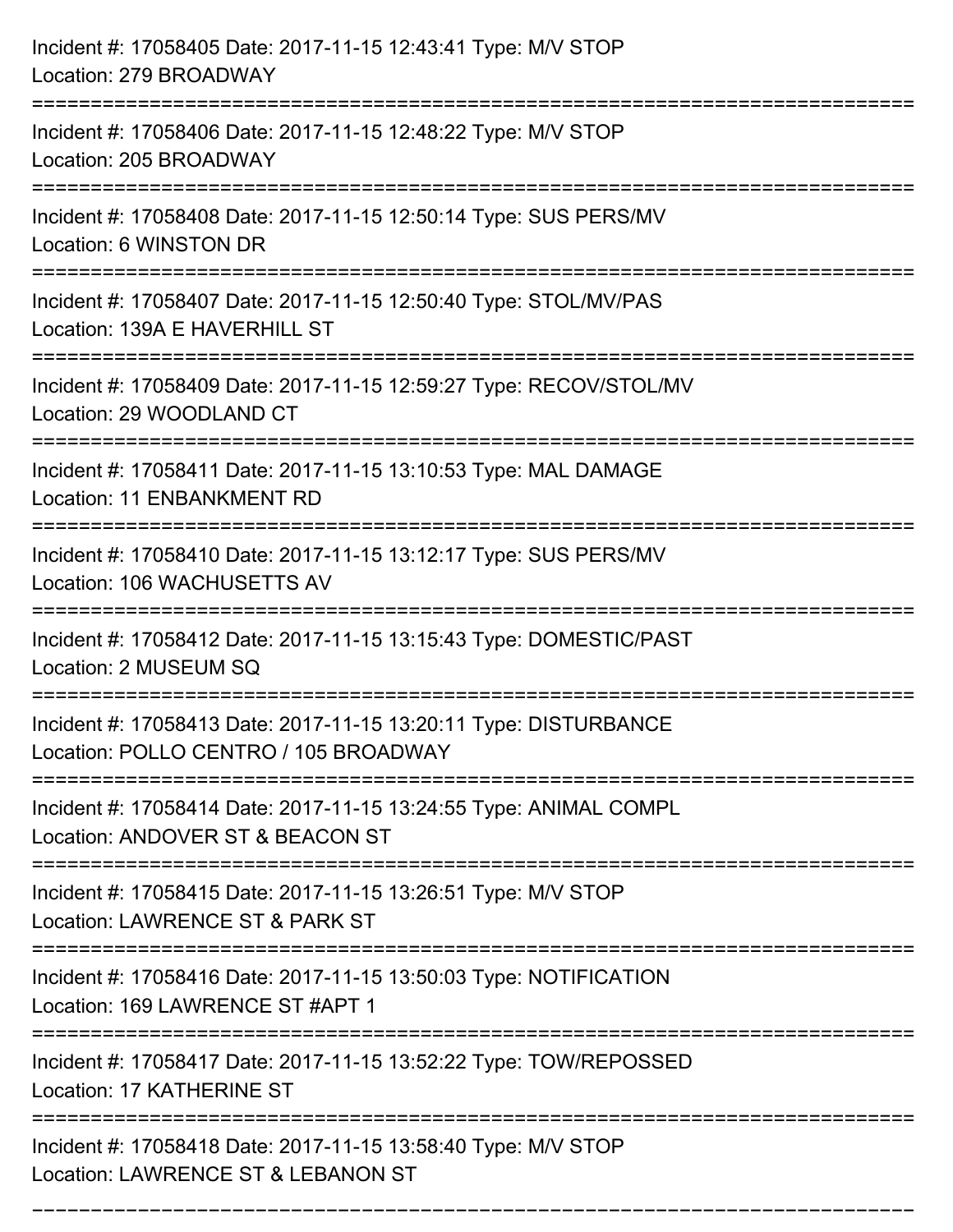| Incident #: 17058419 Date: 2017-11-15 14:00:14 Type: RECOV/STOL/MV<br><b>Location: ALDER ST</b>                            |
|----------------------------------------------------------------------------------------------------------------------------|
| Incident #: 17058420 Date: 2017-11-15 14:01:31 Type: ALARMS<br>Location: AMES ST & PROVIDENCE ST                           |
| Incident #: 17058421 Date: 2017-11-15 14:06:28 Type: M/V STOP<br>Location: CANAL ST & UNION ST<br>======================   |
| Incident #: 17058422 Date: 2017-11-15 14:15:34 Type: M/V STOP<br>Location: MERRIMACK ST & S UNION ST                       |
| Incident #: 17058423 Date: 2017-11-15 14:15:59 Type: M/V STOP<br><b>Location: 88 ARLINGTON ST</b>                          |
| Incident #: 17058424 Date: 2017-11-15 14:26:08 Type: FRAUD<br>Location: 91 BENNINGTON ST #2                                |
| Incident #: 17058425 Date: 2017-11-15 14:53:21 Type: MAL DAMAGE<br><b>Location: 11 ENBANKMENT RD</b>                       |
| Incident #: 17058426 Date: 2017-11-15 15:02:38 Type: SUS PERS/MV<br>Location: UNIVERSITY CAP AND GOWN INC / 486 ANDOVER ST |
| Incident #: 17058427 Date: 2017-11-15 15:02:40 Type: M/V STOP<br>Location: 201 ESSEX ST                                    |
| Incident #: 17058428 Date: 2017-11-15 15:05:53 Type: TOW OF M/V<br>Location: 60 WOODLAND ST                                |
| Incident #: 17058429 Date: 2017-11-15 15:10:02 Type: M/V STOP<br>Location: LORING ST & SALEM ST                            |
| Incident #: 17058430 Date: 2017-11-15 15:11:55 Type: LOST PROPERTY<br>Location: ALMA ST & MYRTLE ST                        |
| Incident #: 17058431 Date: 2017-11-15 15:20:40 Type: M/V STOP<br>Location: BROADWAY & LOWELL ST                            |
| Incident #: 17058432 Date: 2017-11-15 15:25:20 Type: HIT & RUN M/V<br>Location: 142 SARATOGA ST                            |
|                                                                                                                            |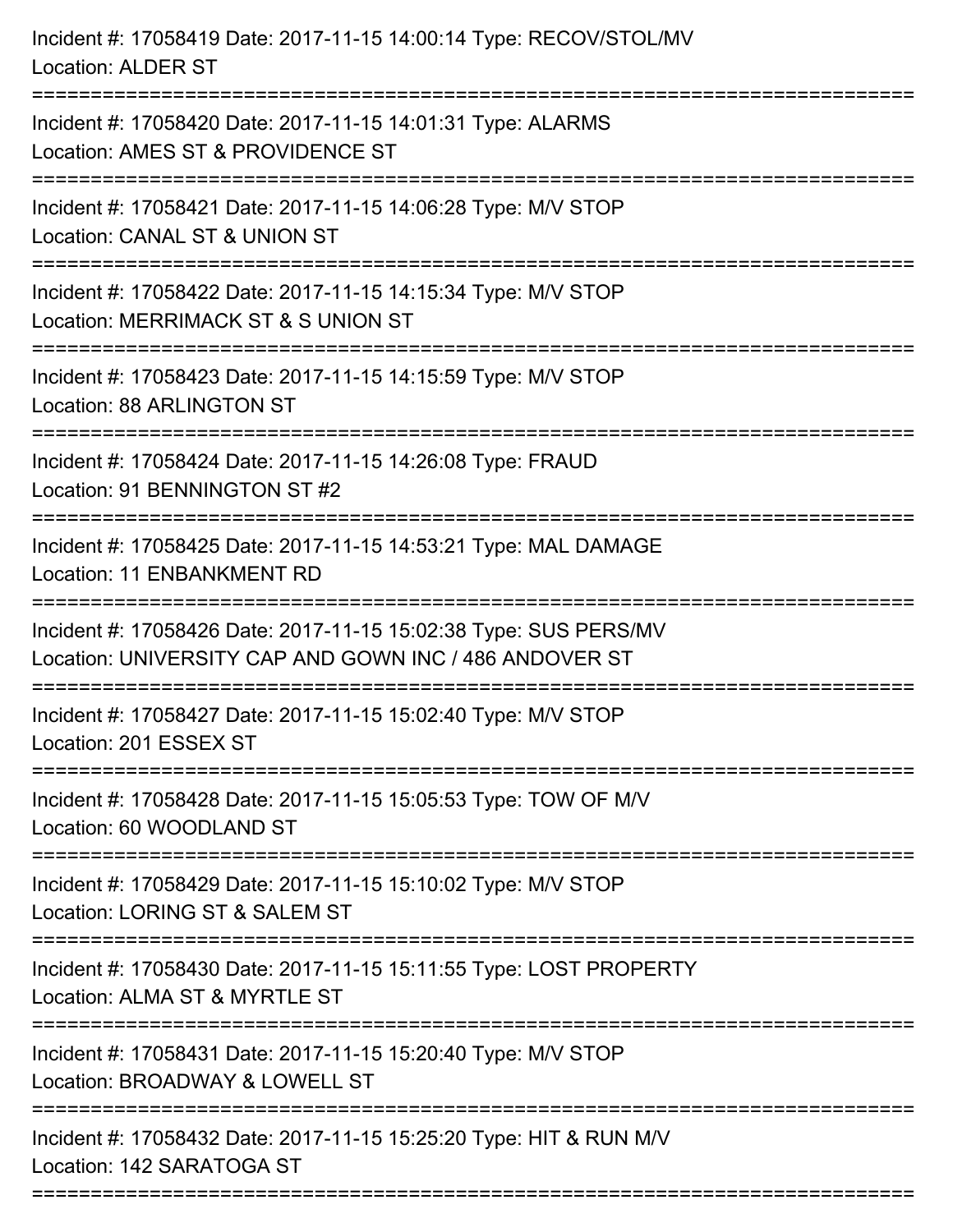Location: BROADWAY & LOWELL ST =========================================================================== Incident #: 17058434 Date: 2017-11-15 15:35:37 Type: M/V STOP Location: 3KT222 / CHESTER ST & CLIFTON ST =========================================================================== Incident #: 17058435 Date: 2017-11-15 15:37:18 Type: M/V STOP Location: 3RV111 / BROADWAY & LOWELL ST =========================================================================== Incident #: 17058436 Date: 2017-11-15 15:39:13 Type: M/V STOP Location: 5LC944 / JACKSON ST & KNOX ST =========================================================================== Incident #: 17058437 Date: 2017-11-15 15:42:03 Type: M/V STOP Location: BROADWAY & LOWELL ST =========================================================================== Incident #: 17058438 Date: 2017-11-15 15:50:47 Type: DRUG OVERDOSE Location: 59 SPRINGFIELD ST =========================================================================== Incident #: 17058439 Date: 2017-11-15 15:53:38 Type: M/V STOP Location: AMESBURY ST & METHUEN ST =========================================================================== Incident #: 17058440 Date: 2017-11-15 16:04:36 Type: M/V STOP Location: 450 HAVERHILL ST =========================================================================== Incident #: 17058441 Date: 2017-11-15 16:06:35 Type: DISTURBANCE Location: 183 PARKER ST =========================================================================== Incident #: 17058442 Date: 2017-11-15 16:15:02 Type: M/V STOP Location: 450 HAVERHILL ST =========================================================================== Incident #: 17058445 Date: 2017-11-15 16:15:29 Type: STOLEN PROP Location: 197 WEST ST =========================================================================== Incident #: 17058443 Date: 2017-11-15 16:15:56 Type: M/V STOP Location: BROADWAY & LOWELL ST =========================================================================== Incident #: 17058444 Date: 2017-11-15 16:16:31 Type: M/V STOP Location: HAVERHILL ST & WHITE ST =========================================================================== Incident #: 17058446 Date: 2017-11-15 16:23:25 Type: IDENTITY THEFT Location: 98 FARNHAM ST ===========================================================================

Incident #: 17058447 Date: 2017 11 15 16:23:42 Type: DOMESTIC/PROGRAM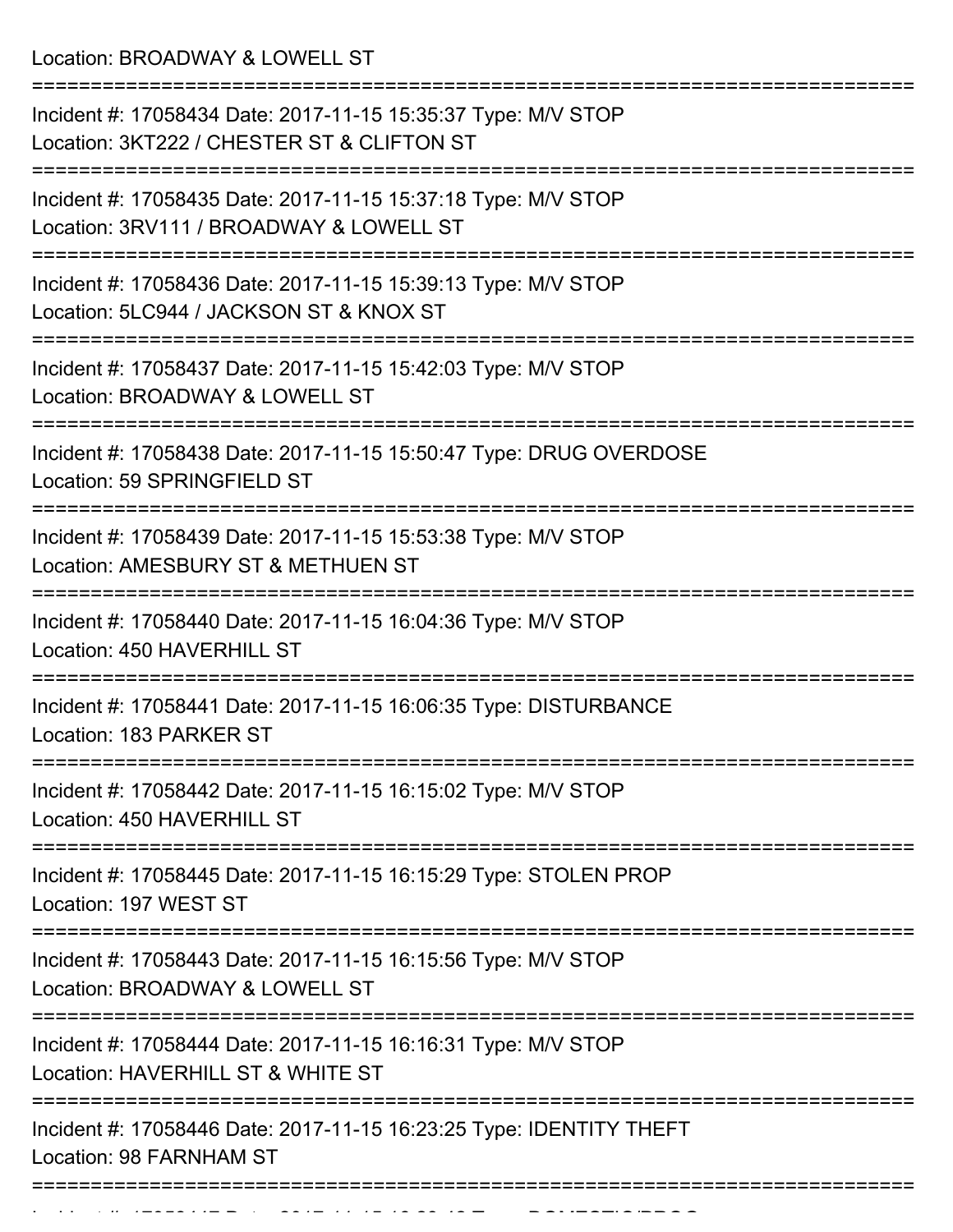Location: 178 S UNION ST

| Incident #: 17058448 Date: 2017-11-15 16:26:31 Type: GENERAL SERV<br>Location: 95 BALLARD WY                           |
|------------------------------------------------------------------------------------------------------------------------|
| Incident #: 17058449 Date: 2017-11-15 16:33:22 Type: M/V STOP<br>Location: BRADFORD ST & BROADWAY                      |
| Incident #: 17058451 Date: 2017-11-15 16:34:08 Type: TOW OF M/V<br>Location: 272 E HAVERHILL ST                        |
| Incident #: 17058450 Date: 2017-11-15 16:35:20 Type: M/V STOP<br>Location: MARKET ST & S UNION ST                      |
| Incident #: 17058452 Date: 2017-11-15 16:36:10 Type: M/V STOP<br>Location: ABBOTT ST & PARKER ST                       |
| Incident #: 17058453 Date: 2017-11-15 16:40:17 Type: WARRANT SERVE<br>Location: 157 BAILEY ST                          |
| Incident #: 17058454 Date: 2017-11-15 16:43:25 Type: WARRANT SERVE<br><b>Location: RHINE ST</b>                        |
| Incident #: 17058455 Date: 2017-11-15 16:53:09 Type: A&B D/W PAST<br>Location: 489 HAVERHILL ST                        |
| Incident #: 17058456 Date: 2017-11-15 17:01:22 Type: STOLEN PROP<br>Location: 14 WILMOT ST #2                          |
| ---------------<br>Incident #: 17058457 Date: 2017-11-15 17:06:03 Type: DISTURBANCE<br>Location: 67B WINTHROP AV       |
| ======================<br>Incident #: 17058458 Date: 2017-11-15 17:06:45 Type: DISTURBANCE<br>Location: 250 S BROADWAY |
| Incident #: 17058459 Date: 2017-11-15 17:17:30 Type: INVEST CONT<br>Location: 90 LOWELL ST                             |
| Incident #: 17058460 Date: 2017-11-15 17:28:14 Type: WARRANT SERVE<br>Location: BROADWAY & LOWELL ST                   |
|                                                                                                                        |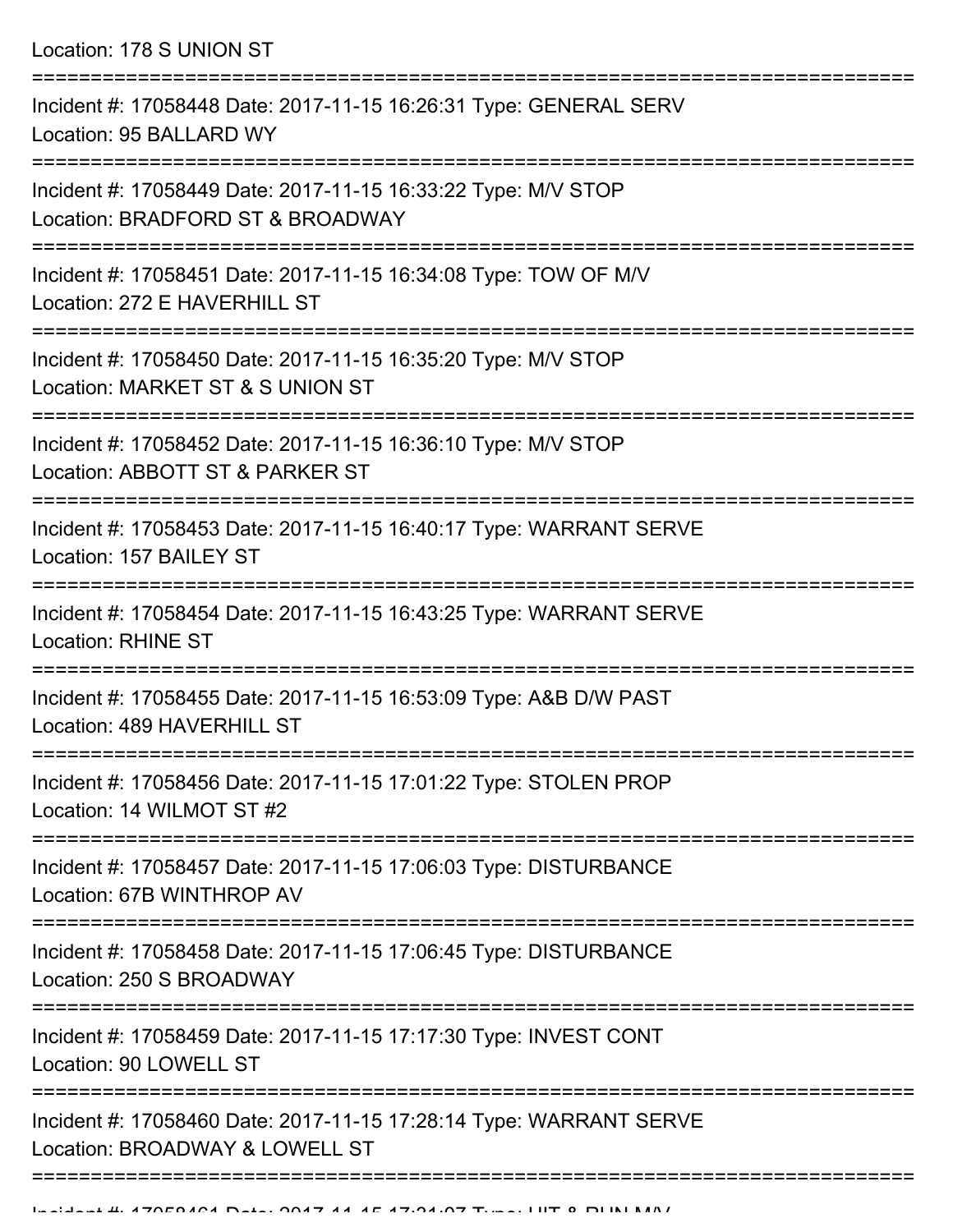| Location: 104 HAWTHORNE WAY #21                                                                                                     |
|-------------------------------------------------------------------------------------------------------------------------------------|
| Incident #: 17058463 Date: 2017-11-15 17:39:50 Type: LOST PROPERTY<br>Location: 77 OXFORD ST                                        |
| Incident #: 17058462 Date: 2017-11-15 17:41:09 Type: AUTO ACC/NO PI<br>Location: HAVERHILL ST & JACKSON ST                          |
| Incident #: 17058464 Date: 2017-11-15 17:48:01 Type: AUTO ACC/NO PI<br>Location: 499 ESSEX ST                                       |
| Incident #: 17058466 Date: 2017-11-15 18:08:05 Type: M/V STOP<br>Location: BARNARD RD & MT VERNON ST                                |
| Incident #: 17058465 Date: 2017-11-15 18:08:31 Type: HIT & RUN M/V<br>Location: 54 PHILLIPS ST                                      |
| Incident #: 17058467 Date: 2017-11-15 18:09:52 Type: M/V STOP<br>Location: LOWELL ST & OXFORD ST                                    |
| Incident #: 17058469 Date: 2017-11-15 18:13:40 Type: DISTURBANCE<br>Location: N PARISH RD                                           |
| Incident #: 17058468 Date: 2017-11-15 18:14:18 Type: SEARCHWARRANT<br>Location: SHEEHANS / 9 MERRIMACK VIEW CT                      |
| ;==================================<br>Incident #: 17058470 Date: 2017-11-15 18:17:21 Type: GENERAL SERV<br>Location: 200 COMMON ST |
| Incident #: 17058471 Date: 2017-11-15 18:26:28 Type: DOMESTIC/PROG<br>Location: 82 AMHERST ST                                       |
| Incident #: 17058473 Date: 2017-11-15 18:39:27 Type: LOST PROPERTY<br>Location: 245 PROSPECT ST                                     |
| Incident #: 17058472 Date: 2017-11-15 18:40:23 Type: M/V STOP<br>Location: FARNHAM ST & SHAWSHEEN RD                                |
| Incident #: 17058474 Date: 2017-11-15 18:48:37 Type: 911 HANG UP<br>Location: 35 PHILLIPS ST                                        |
| Incident #: 17058475 Date: 2017-11-15 18:54:22 Type: UNWANTEDGUEST                                                                  |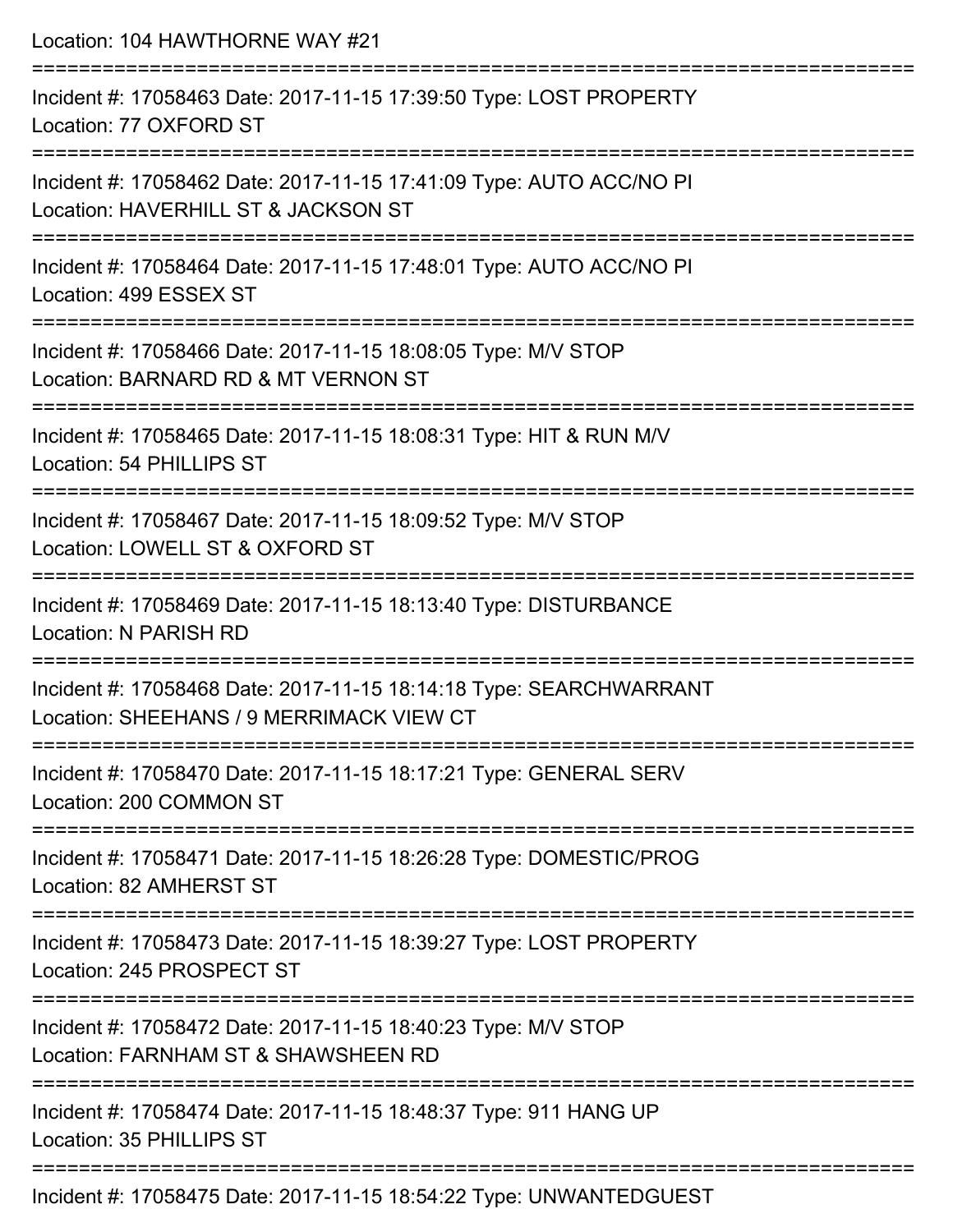| Incident #: 17058476 Date: 2017-11-15 19:04:22 Type: M/V STOP<br>Location: LOWELL ST & MARGIN ST                            |
|-----------------------------------------------------------------------------------------------------------------------------|
| Incident #: 17058477 Date: 2017-11-15 19:13:05 Type: DISTURBANCE<br>Location: TONY CONVINIENCE / 191 PARKER ST              |
| Incident #: 17058478 Date: 2017-11-15 19:15:03 Type: INVEST CONT<br>Location: 88 BOXFORD ST                                 |
| Incident #: 17058480 Date: 2017-11-15 19:22:56 Type: UNWANTEDGUEST<br>Location: 11 WOOD WY                                  |
| Incident #: 17058479 Date: 2017-11-15 19:23:07 Type: M/V STOP<br>Location: 386 PARK ST                                      |
| Incident #: 17058481 Date: 2017-11-15 19:29:11 Type: VIO CITY ORD<br><b>Location: WEARE ST</b>                              |
| Incident #: 17058482 Date: 2017-11-15 19:30:23 Type: M/V STOP<br>Location: AVON ST & E HAVERHILL ST                         |
| Incident #: 17058483 Date: 2017-11-15 19:35:04 Type: THREATS<br>Location: 152 PROSPECT ST #5 FL 3                           |
| Incident #: 17058484 Date: 2017-11-15 19:54:00 Type: M/V STOP<br>Location: 27 CROSS ST                                      |
| Incident #: 17058485 Date: 2017-11-15 20:10:50 Type: DOMESTIC/PROG<br>Location: 525 ESSEX ST #402                           |
| Incident #: 17058486 Date: 2017-11-15 20:17:03 Type: AUTO ACC/NO PI<br>Location: S BROADWAY & SALEM ST                      |
| Incident #: 17058487 Date: 2017-11-15 20:26:57 Type: NEIGHBOR PROB<br>Location: 87 LEROY AV                                 |
| Incident #: 17058488 Date: 2017-11-15 20:34:18 Type: SHOPLIFTING<br>Location: 99 HAMPSHIRE ST<br>-------------------------- |
| Incident #: 17058489 Date: 2017-11-15 20:53:39 Type: AUTO ACC/NO PI                                                         |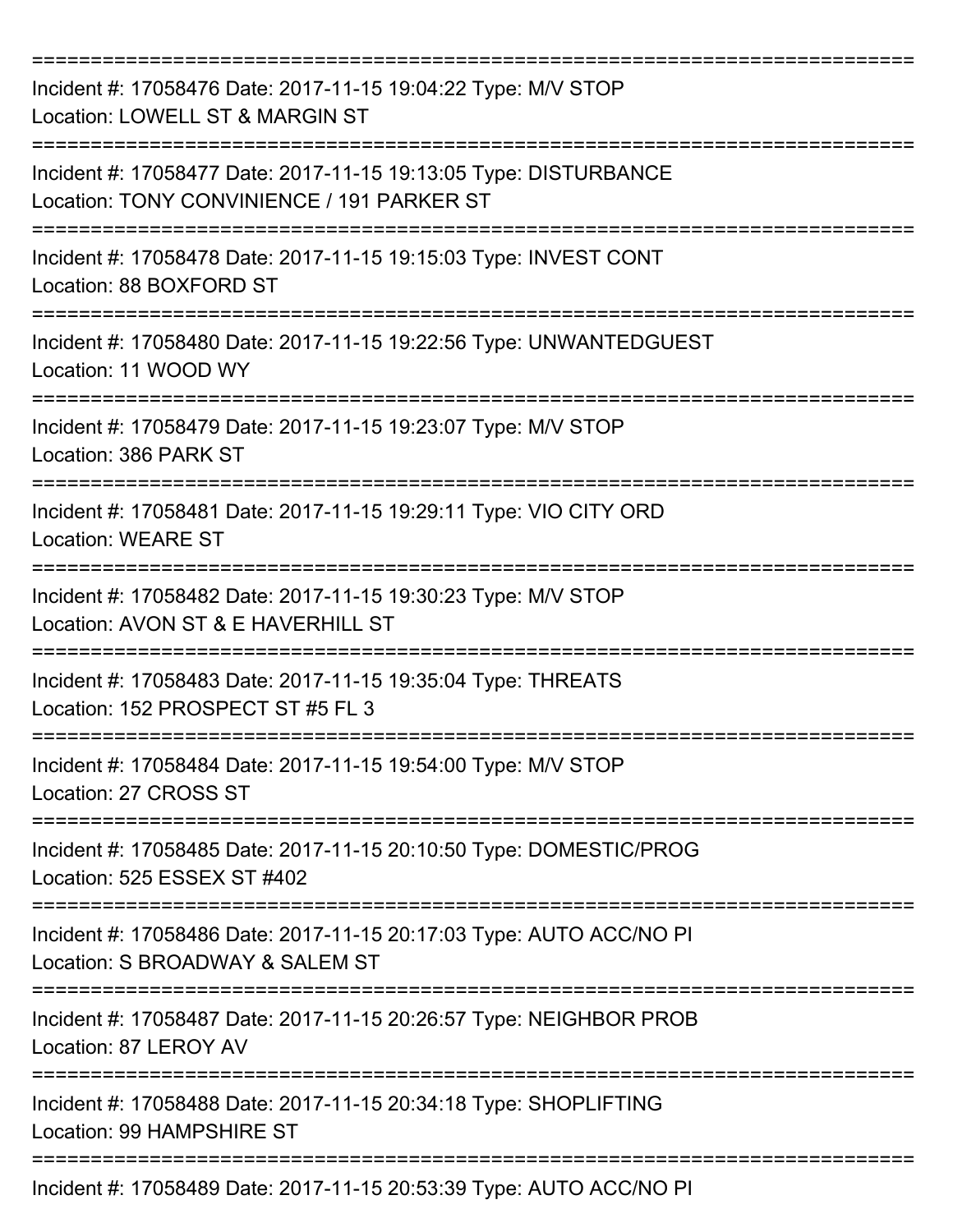| Incident #: 17058490 Date: 2017-11-15 20:55:48 Type: DISTURBANCE<br>Location: 3 WOODLAND ST #15               |
|---------------------------------------------------------------------------------------------------------------|
| Incident #: 17058491 Date: 2017-11-15 20:57:03 Type: LOUD NOISE<br>Location: 10 WENDELL ST                    |
| Incident #: 17058492 Date: 2017-11-15 20:57:10 Type: THREATS<br>Location: 142 E HAVERHILL ST                  |
| Incident #: 17058493 Date: 2017-11-15 21:03:51 Type: MEDIC SUPPORT<br>Location: 32 LAWRENCE ST #30            |
| Incident #: 17058495 Date: 2017-11-15 21:14:37 Type: MISSING PERS<br>Location: WALK IN / 17 ERVING AV #3      |
| Incident #: 17058494 Date: 2017-11-15 21:14:41 Type: UNKNOWN PROB<br>Location: 7ELEVEN / 1 BEACON AV          |
| Incident #: 17058496 Date: 2017-11-15 21:23:24 Type: GENERAL SERV<br>Location: CASA NUEVA VIDA / 133 ESSEX ST |
| Incident #: 17058497 Date: 2017-11-15 21:30:12 Type: NEIGHBOR PROB<br>Location: 12 SPRINGFIELD ST FL 1        |
| Incident #: 17058498 Date: 2017-11-15 21:40:26 Type: MAL DAMAGE<br>Location: 257 JACKSON ST #1 REAR           |
| Incident #: 17058499 Date: 2017-11-15 21:43:10 Type: SUS PERS/MV<br>Location: BUSWELL ST & KNOX ST            |
| Incident #: 17058500 Date: 2017-11-15 21:47:46 Type: M/V STOP<br>Location: ESSEX ST & REAR                    |
| Incident #: 17058501 Date: 2017-11-15 21:57:39 Type: DOMESTIC/PROG<br>Location: 16 BEACON ST #5               |
| Incident #: 17058502 Date: 2017-11-15 22:07:06 Type: MEDIC SUPPORT<br>Location: J BRIANS PUB / 615 S UNION ST |
| Incident #: 17058503 Date: 2017-11-15 22:16:02 Type: AUTO ACC/UNK PI                                          |

 $L = L L L L L$  CANAL COVERENT